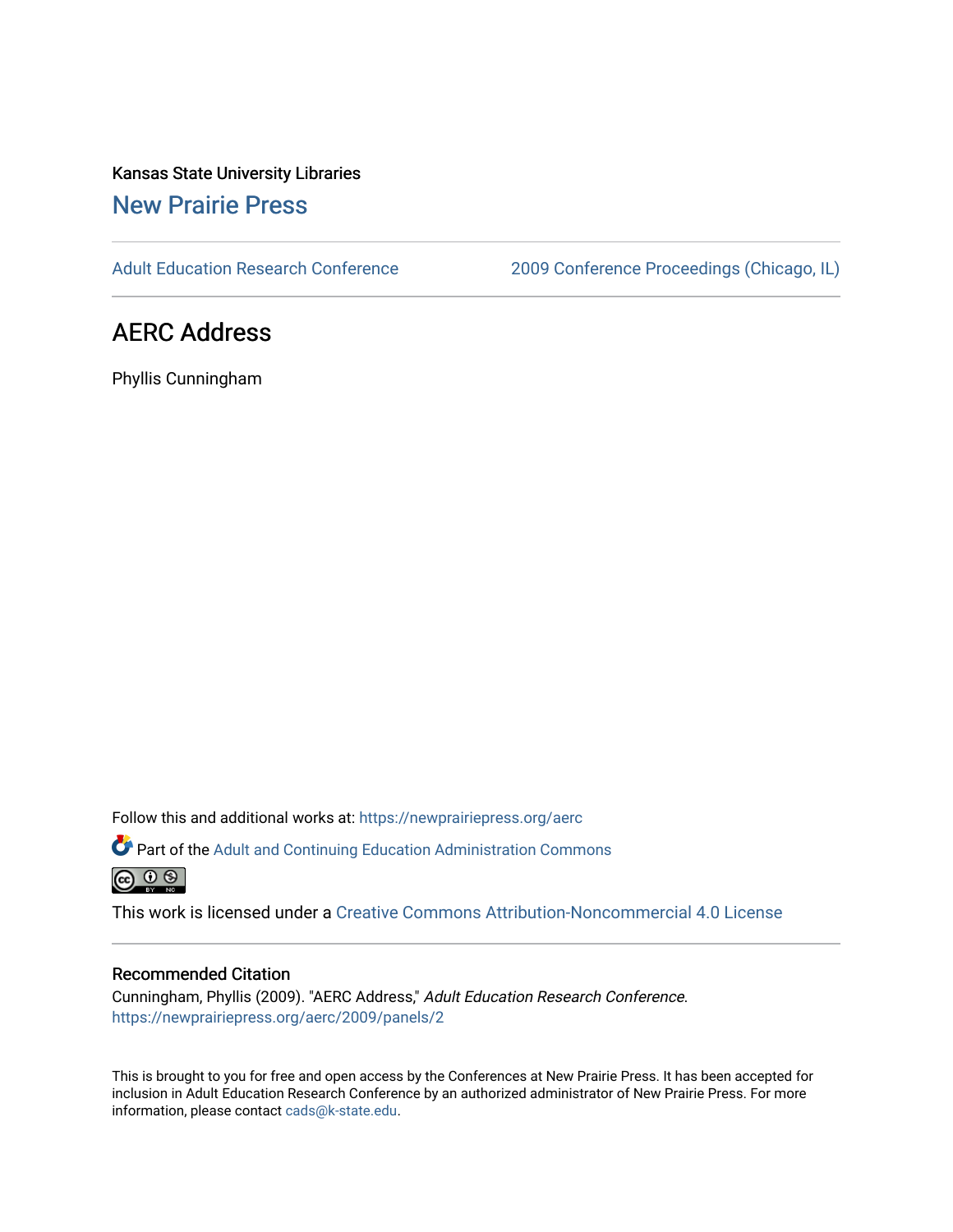## Phyllis Cunningham AERC ADDRESS—Chicago 2009

I started graduate school in 1965 and it was then that I began to identify with the field of AE.

1)**the sixties/mid seventies were** characterized by the psycholigizing of the field-Knowles hegemony on adult learning was being established at the same time that the streets were filled with protestors regarding Viet Nam-racism/ civil rights- and women's rights. What happened in the streets has never seemed to affect adult education. Bureaucratized AE has always seemed to me to be one of the most conservative of the professional groups.

This did not mean there were not resistors: when Neil Armstrong stepped out on the moon—all but one of the 23 full time AE graduate students at the U of C were huddled together writing our manifesto declaring our strike against the faculty demanding more say in our curriculum and student representation at faculty meetings. Some of us went on to participate in the takeover of the administration building, to attend the national SDS meeting, and to get out in the streets to actively work for social justice in our praxis of adult education.

However, on most campuses, history and sociology and the concept of power were washed out of most curriculums in graduate education; adult learning, behavioral objectives and evaluation became the core of the many grad programs springing up around the country.

So for me from the start—our field has been one of inside outside—inside a very conservative by the numbers white operation and in those early days one run by men. And on the outside a very different world -racially diverse, poor & disenfranchised. I had a foot in both worlds.

2) **The late seventies/eighties** were marked by a number of disruptions in the field. Freire was translated into English in the early seventies. Freires' work sparked an interest in a more critical approach to practice. Critical theory came into its own and every body learned to quote Habermaus even if he remained a disembodied theorist out there somewhere. In particular, on the ground, the work of John Ohliger has to be viewed as singularly important. Over the next twenty years Ohliger kept up a constant critique of the failure of mainstream adult education to pursue the goals of social justice in their work.

Myles Horton and Highlander resurfaced as well in this period. Highlander nurtured a number of resistance groups—the Lindeman Center in Chicago; the Paulo Freire Center in Berkeley; the Peace and Justice work in Minneapolis as well as Basic Choices in Madison. Ruetgers carried on a strong Freriean outreach from their university And NYC and Denver provided Freirean annual programs And in Canada Budd Hall had taken over